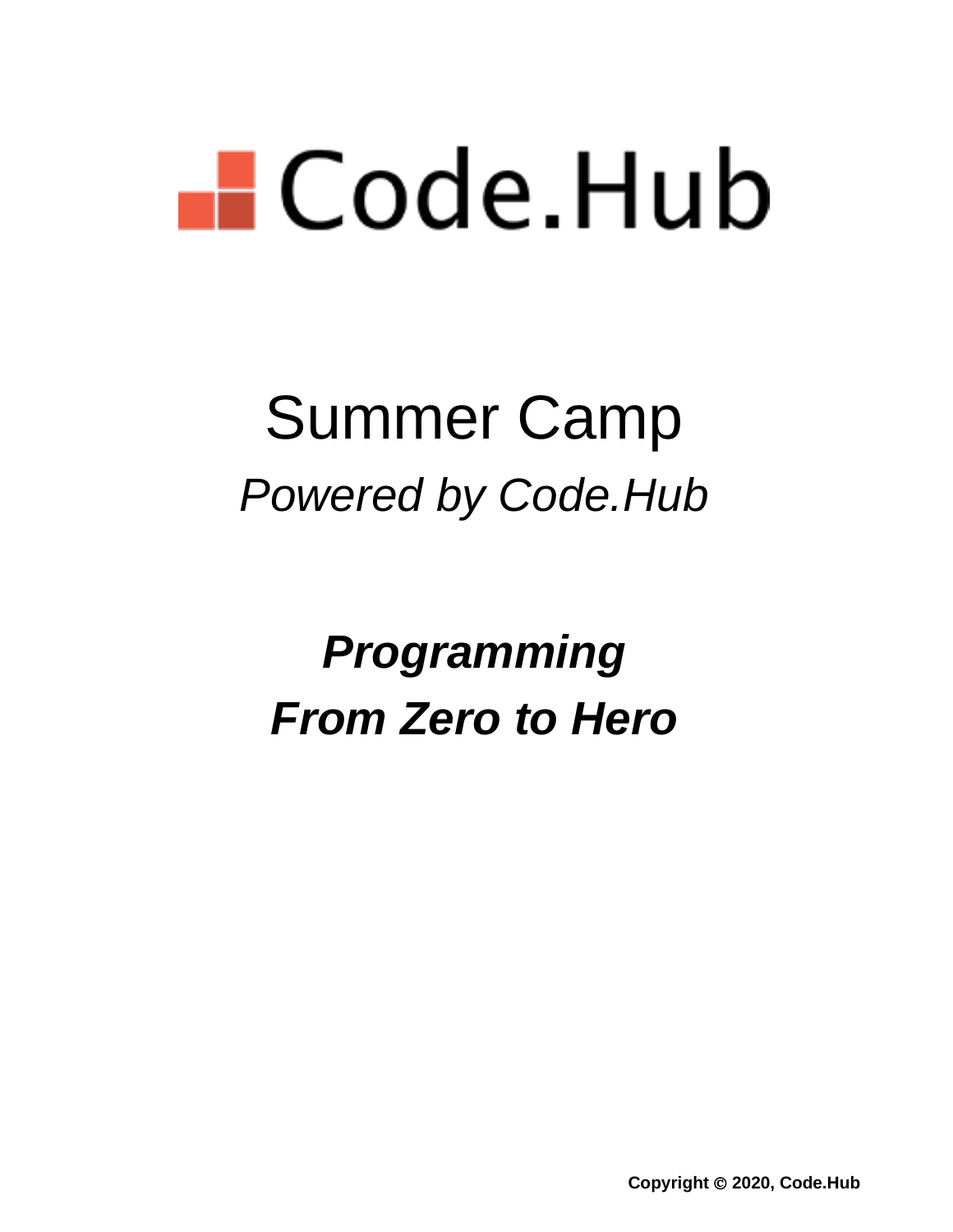

## Table of Contents

| 1. Introduction about the partner                 | 3                       |
|---------------------------------------------------|-------------------------|
| 2. Why to participate/ Rational                   | $\overline{\mathbf{4}}$ |
| 3. Program Overview                               | 4                       |
| 3.1 Program Vision                                | $\boldsymbol{4}$        |
| 3.2 Program Structure                             | 5                       |
| 4. Duration & Target Group                        | 5                       |
| <b>5. Enrollment preconditions</b>                | 6                       |
| 6. Daily schedule & Learning path                 | 6                       |
| 7. Assessment Methodology & Certification Process | $\overline{7}$          |
|                                                   |                         |

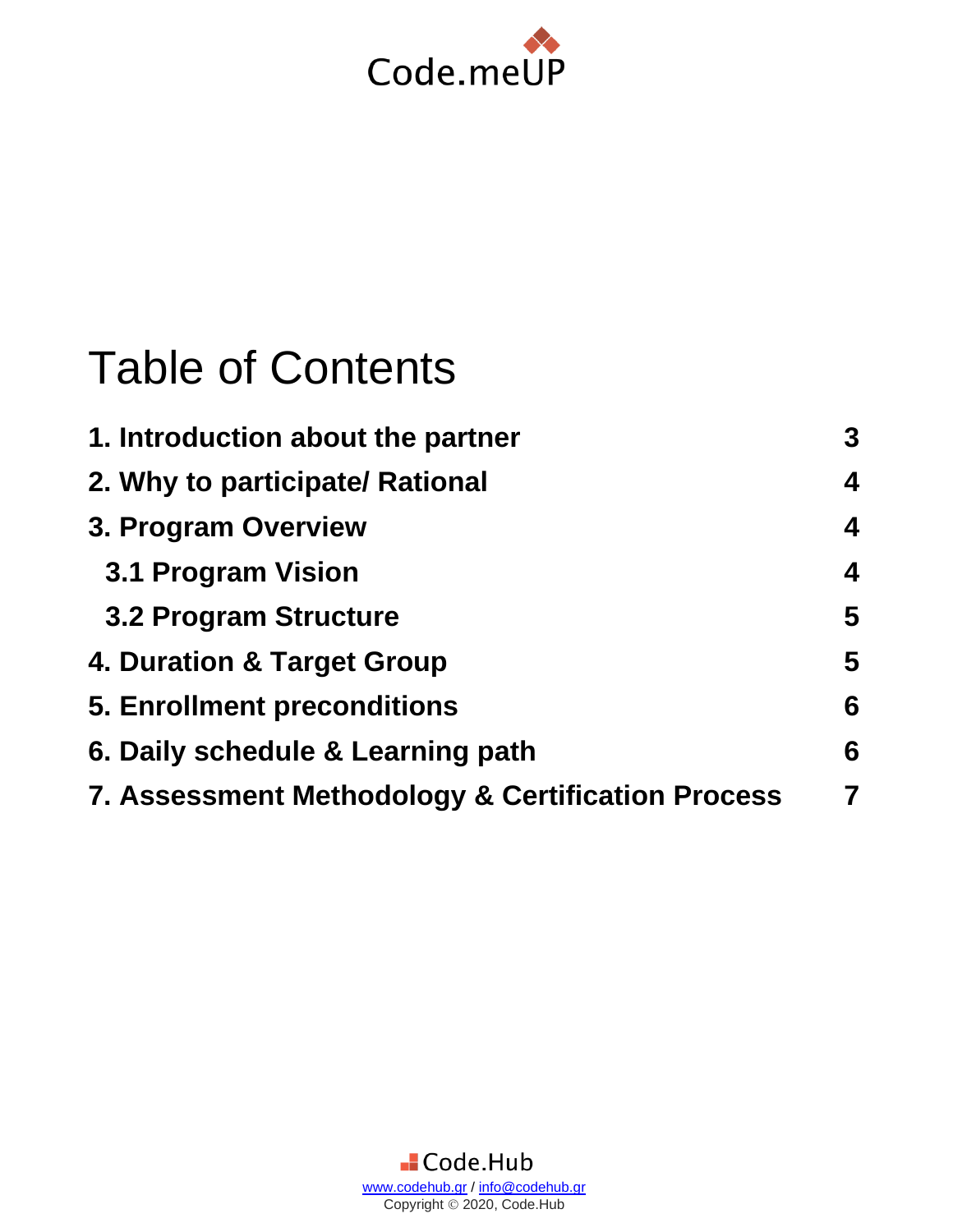

## <span id="page-2-0"></span>**1. Introduction about the partner**

Code.Hub is the first IT/Tech Hub in Greece that connects all IT professionals by creating the right conditions in order to achieve their up-skill and re-skill as well as the integration of young STEM graduates into the IT Industry through specially designed training programs (academies) that provide them with the necessary knowledge and hands-on experience about cutting-edge technologies and industry workflows. The figure below contains an overview of Code.Hub training services.



Our vision is that every member/individual of the IT community should have the opportunity to evolve through Code.Hub actions and services as well as IT companies to be able to capitalize on Code.Hub's learning & development portfolio and make it their most effective HR and people development tool.

During 2019, about 1500 software engineers, programmers and recent graduates of IT and STEM Universities took part in Code.Hub's training activities. Following many months of preparation, in 2019 Code.Hub launched **Code.meUP initiative** that focuses on technology and programming training for students. In February 2019, Code.meUP program initiated with the first two cohorts (C and Python) and during the academic year 2019-20 many kids enrolled to Code.meUP programs.

| <b>Learning &amp; Development Portfolio</b> |                                                |                                                    |                                           |                                          |  |  |
|---------------------------------------------|------------------------------------------------|----------------------------------------------------|-------------------------------------------|------------------------------------------|--|--|
|                                             | Code.Learn                                     | Up-skilling & Re-skilling Code Learn Programs      |                                           |                                          |  |  |
| Code.meUP                                   | <b>Academies</b>                               | Data Engineering &<br><b>Data Science</b>          | Software<br><b>Development</b>            | <b>Software Engineering</b>              |  |  |
| Python                                      | .NET Academy                                   | <b>Business Intelligence</b>                       | <b>React Masterclass</b>                  | <b>DevOps Engineering</b>                |  |  |
| C                                           | Java - Spring Academy                          | <b>Advanced Data</b><br><b>Engineering</b>         | Angular                                   | <b>Certified Scrum</b><br>Product Owner® |  |  |
|                                             |                                                | <b>Big Data</b>                                    | <b>Javal Spring</b><br><b>Masterclass</b> | Certified ScrumMaster®                   |  |  |
| <b>HTMLICSSI</b><br>JavaScript              | <b>Full stack JavaScript</b><br><b>Academy</b> | Al & ML with Python                                | .NET Masterclass                          | <b>Scrum Patterns Masterclass</b>        |  |  |
| lava                                        | Data Science & Data                            | <b>Advanced Data</b>                               | Unity                                     | <b>Software Testing - QA</b>             |  |  |
|                                             | <b>Engineering Academy</b>                     | <b>Analytics</b><br><b>Blockchain</b>              |                                           | <b>Internet of Things</b>                |  |  |
|                                             |                                                | <b>PostgreSQL</b>                                  | <b>API Integration</b><br><b>Patterns</b> | <b>Advanced Scripting</b><br>(Red Hat)   |  |  |
|                                             |                                                |                                                    | Node JS & Vue JS                          | lenkins                                  |  |  |
| <b>Already Scheduled</b>                    | Ansible                                        |                                                    |                                           |                                          |  |  |
| till April 2019                             | <b>Planned for 2019</b>                        | the year based on Hiring<br><b>Partners Needs.</b> |                                           | <b>UX Research</b>                       |  |  |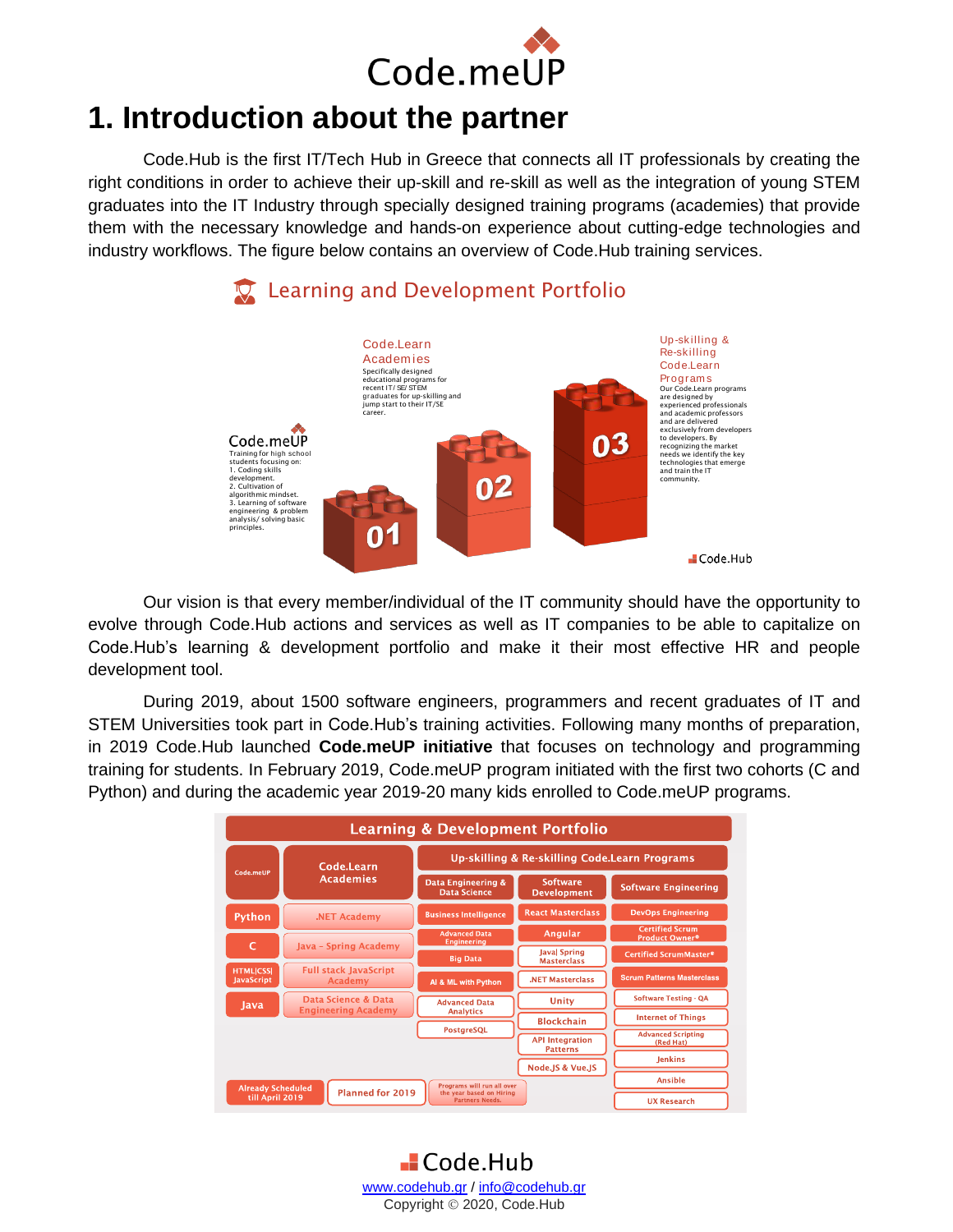![](_page_3_Picture_0.jpeg)

## <span id="page-3-0"></span>**2. Why to participate/ Rational**

Each student should and can acquire the appropriate knowledge in programming languages following the current developments in the field of Information Technology as early as possible on his/her educational journey. The ultimate goal of this program is:

- The development of skills and competences related to the use of code.
- − The cultivation of algorithmic skills and way of thinking.
- − The empowerment of the students with the principles and software engineering mindset

A Tech Summer Camp is considered an important investment for a student and program priority will be to help the students obtain a clearer view of their future educational and academic path!

## <span id="page-3-1"></span>**3. Program Overview**

### <span id="page-3-2"></span>**3.1 Program Vision**

**Code.Hub** vision for this program is to apply cutting-edge technological trends in combination with advanced teaching methods for students that want to invest their time for the benefit of their digital literacy. This vision is structured as a framework of four main pillars that exist under the general aim of the accomplishment/ completion of programming **projects/ challenges that will formulate student's early programming profile.** The main program's pillars are the following:

- **Mathematics** through the data science field (algorithms, statistics, analytics, AI, ML)
- **Programming** principles, methodologies and projects development
- Familiarization with electronics, **hardware** devices and corresponding components programming

![](_page_3_Figure_13.jpeg)

• **Software Engineering** mindset, collaboration & **team building**.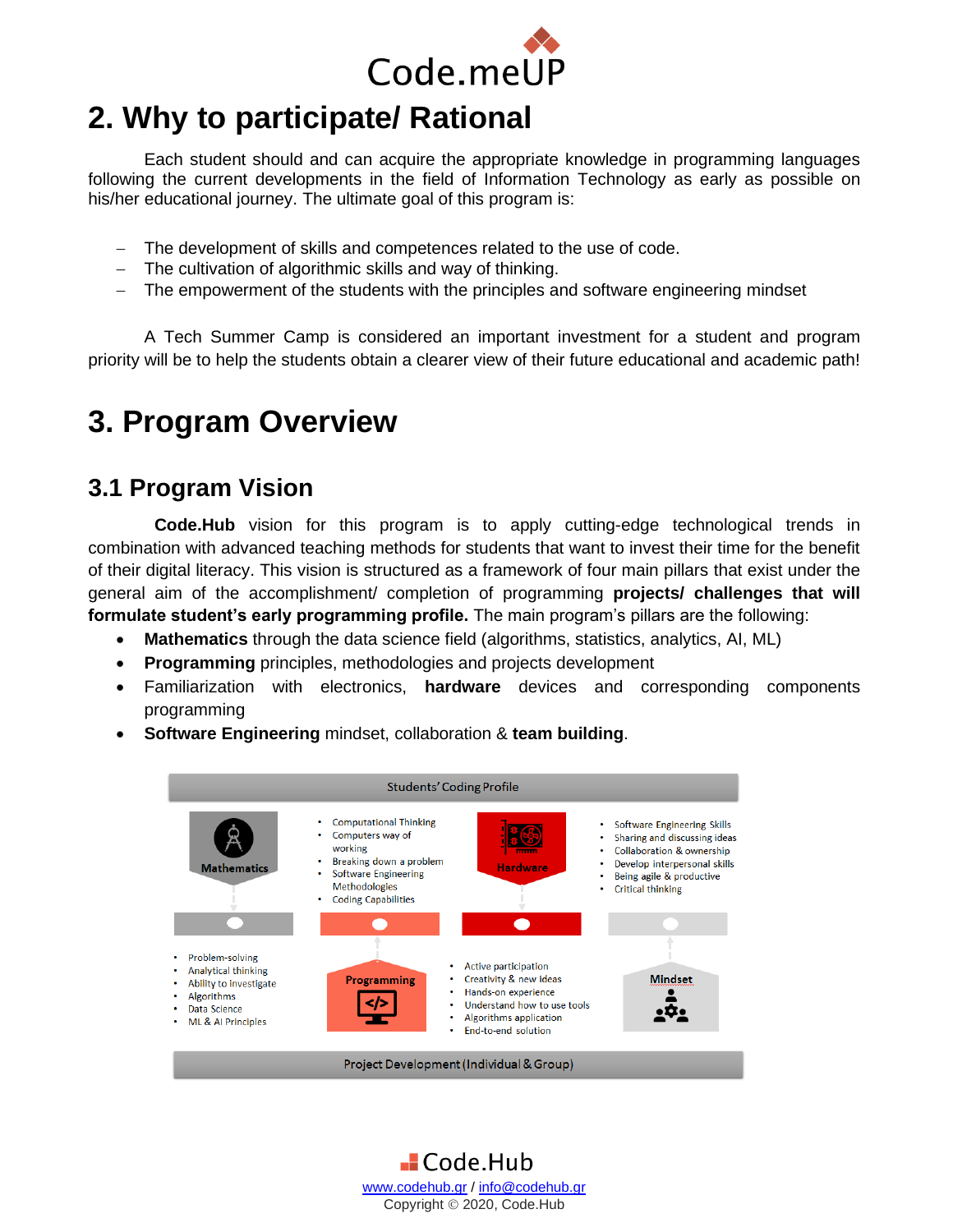![](_page_4_Picture_0.jpeg)

## <span id="page-4-0"></span>**3.2 Program Structure**

There will be the following **main streams** adjusted to the above four pillars that will run throughout the whole course duration with injection of additional lectures regarding contemporary ICT topics.

- **Stream 1:** Building the Software Engineering Mindset and Enabling Agility (1 Hour/ Day)
- **Stream 2:** Programing (from Zero to Hero) (2 Hours/Day)
- **Stream 3:** The Era of Data (Data Science, Artificial Intelligence & Machine Learning fundamentals) (1 Hour/Day)
- **Stream 4:** IoT Programming (1 Hour/Day)
- **Stream 5:** Tech Industry & Universities Reality (approximately 1 additional/ optional Hour /Week)

**Contemporary ICT Topics/Speeches:** At least two speeches from Industry experts will be scheduled (approximately 1 additional/ optional Hour/Week)

![](_page_4_Figure_9.jpeg)

## <span id="page-4-1"></span>**4. Duration & Target Group**

Brief information regarding the Summer Camp duration is provided below:

- **Calendar Duration**: 2 Weeks
- **Weekly Schedule**: 3 days per week (Monday-Wednesday-Friday)
- **Training hours per Day**: 5 Hours (+1 optional)
- **Total training & development hours**: 30 Hours
	- o 30 hours of training and project development
	- $\circ$  Additional 4-6 optional hours for IT/Tech career consultation, industry mapping & Contemporary ICT speeches from IT industry experts

**Target Group:** Students of ages thirteen (13) till seventeen (17).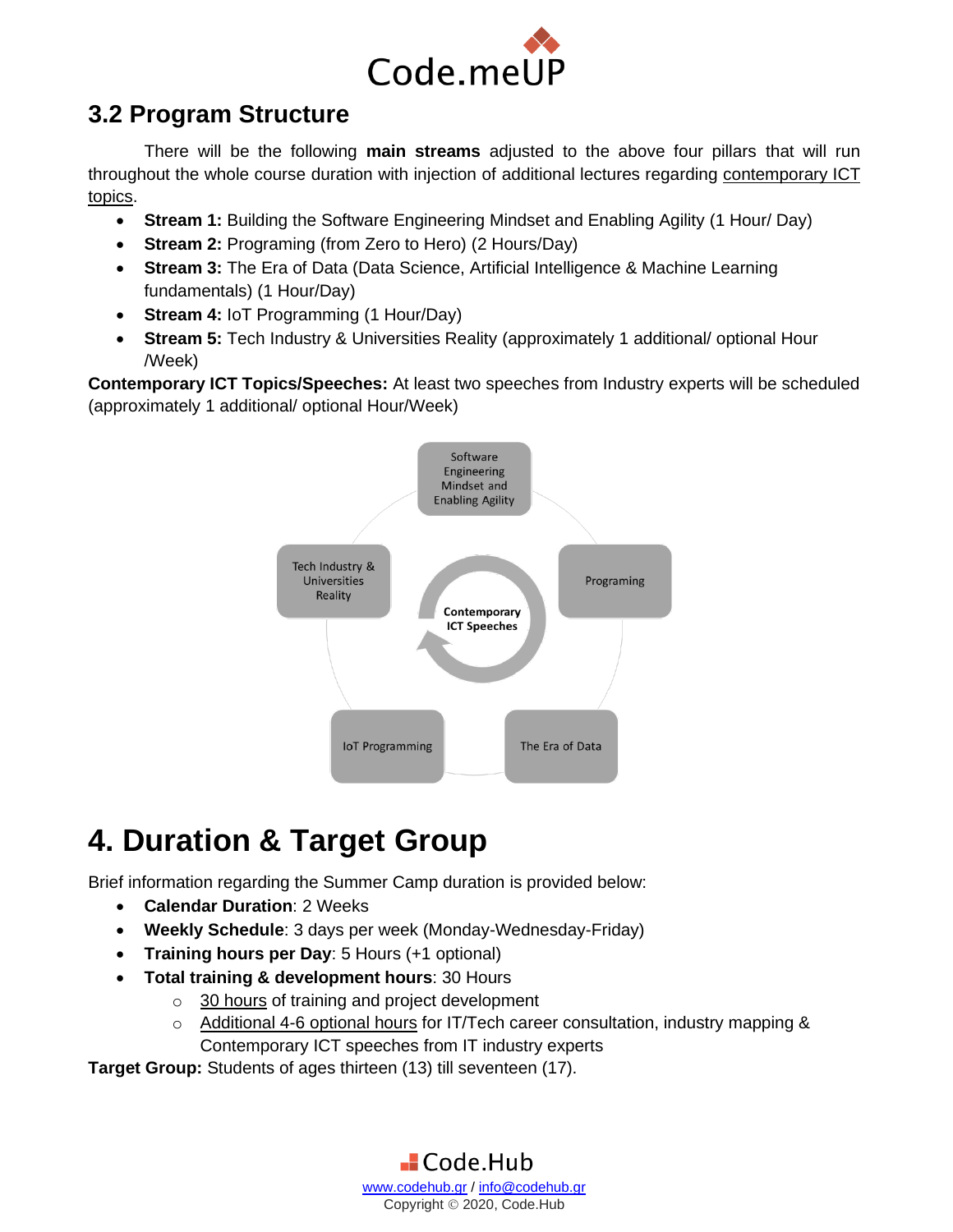![](_page_5_Picture_0.jpeg)

## <span id="page-5-0"></span>**5. Enrollment preconditions**

There are no special requirements associated with this program apart from the age range stated above.

## <span id="page-5-1"></span>**6. Daily schedule & Learning path**

Indicative content and outline is presented below:

#### **Stream 1: Building the Software Engineering Mindset & Enabling Agility**

- Requirements discovery
- Software design
- User interface design basics
- Agile methodologies
- Agile studying and development patterns

#### **Stream 2: Programing (from Zero to Hero)**

- Basic development standards
- Integrated development environment & Toolkit
- The process and experience of writing code
- Debugging with the console
- Variables and data ◆ Stream 3: The Era of Data (Data Science, Artificial Intelligence & Machine Learning

#### **fundamentals)**

- From data to information and knowledge
- Data storage (issues & reality)
- Data manipulation
- Data analysis

#### **Stream 4: IoT Programming for Kids**

- An Overview of IoT Technologies
- Programmable IoT platform
- Programming concepts & capabilities

#### **Stream 5: Tech Industry & Universities Reality**

- Tech Universities (Current status & challenges)
- Market Industry characteristics
- Global IT Industry
- Statistics
- Algorithms
- Artificial Intelligence (basics)
- Machine Learning (basics)
- Interfaces & Sensors
- Coding
- Demonstration & testing
- **Profiles**
- **Careers**
- Job descriptions

- Obligation Ownership & team building
- Working in teams (roles, values & reality)
- Time management
- User interaction
- **Conditions**
- Loops and Iterations
- Functions
- Code organization
- User Interface